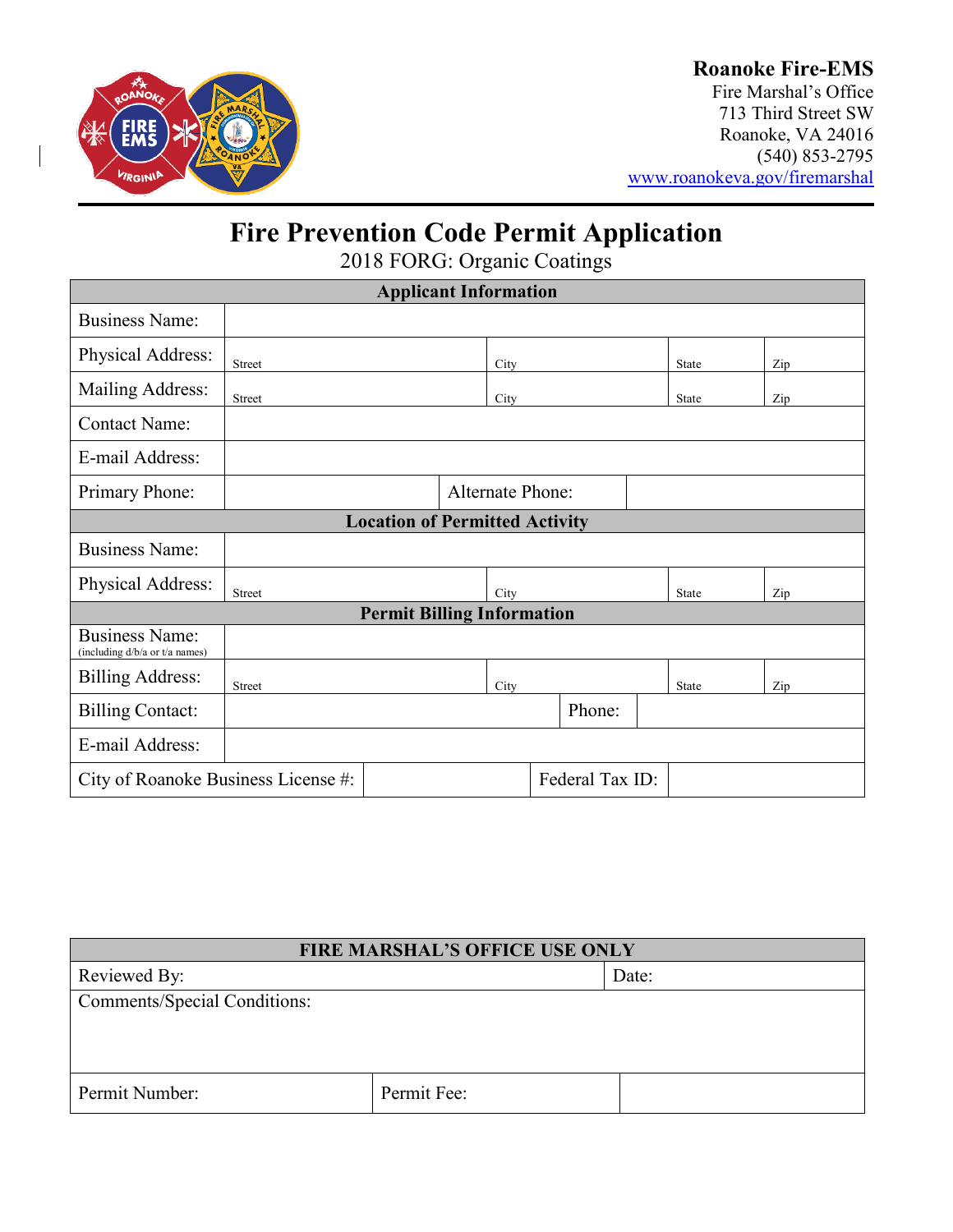| <b>Application Checklist</b> |  |
|------------------------------|--|
|------------------------------|--|

Г

| Tribucation Currentist                                                                                                                                           |
|------------------------------------------------------------------------------------------------------------------------------------------------------------------|
| Review of this permit application requires all of the following to be included:                                                                                  |
| Completed Fire Prevention Code Permit Application                                                                                                                |
| Site Plan/Floor Plan Showing:                                                                                                                                    |
| Location of Flammable and Combustible Liquid<br>1.<br>2. Fire Protection System<br>3. Location of ALL Fire Extinguishers<br>4. Location of ALL Exits or Openings |
| SDS for Organic Coatings                                                                                                                                         |
| Description of the organic coating process                                                                                                                       |
| Contingency Spill/Leak Plan                                                                                                                                      |
| Safety Plan                                                                                                                                                      |
| <b>Emergency Contacts</b>                                                                                                                                        |
|                                                                                                                                                                  |
| <b>Circumstances of Application/Description of Work</b>                                                                                                          |
|                                                                                                                                                                  |
|                                                                                                                                                                  |
|                                                                                                                                                                  |
|                                                                                                                                                                  |
|                                                                                                                                                                  |
|                                                                                                                                                                  |
|                                                                                                                                                                  |
|                                                                                                                                                                  |
|                                                                                                                                                                  |
|                                                                                                                                                                  |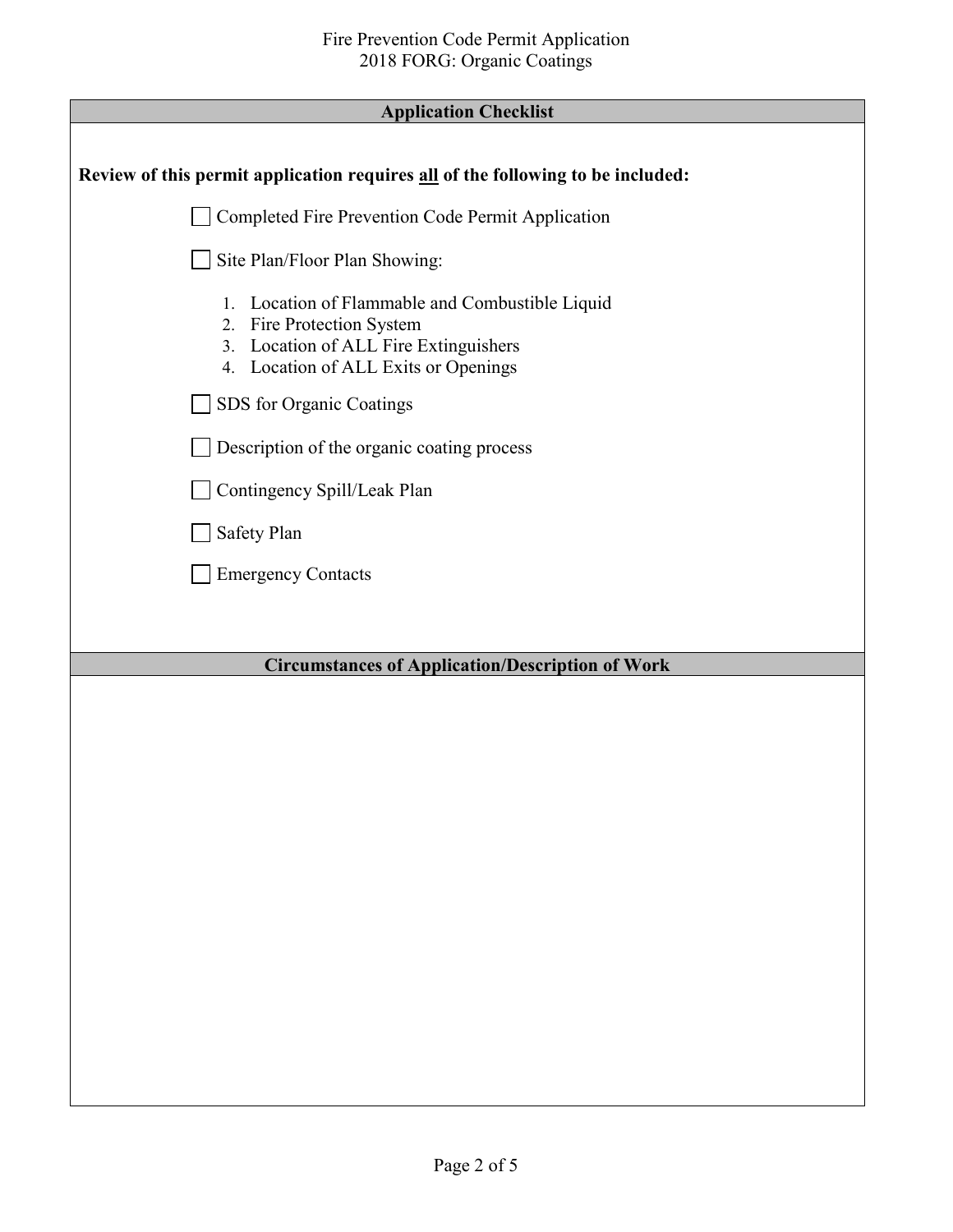#### **Permit General Conditions and Acknowledgements**

The Applicant is required to review the following provisions of the Statewide Fire Prevention Code and its referenced standards. After reviewing each provision, the Applicant must initial each item to acknowledge their review and agreement to comply with the requirement. If the requirement is not applicable to the application, the Applicant is to write N/A in place of their initials.

- Manufacturing of organic coatings shall be done only in buildings that do not have pits or basements.
- Not less than one portable fire extinguisher complying with Section 906 for extra hazard shall be provided in organic coating areas.
- Organic coating manufacturing operations shall be accessible from not less than one side for the purpose of fire control. Approved aisles shall be maintained for the unobstructed movement of personnel and fire suppression equipment.
- Open flames and direct-fired heating devices shall be PROHIBITED in areas where flammable vapor-air mixtures exist. Smoking shall be PROHIBITED and signs shall be posted.
- Fire protection systems shall be maintained, periodically inspected and tested.
- Drainage facilities shall be maintained to direct flammable and combustible liquid leakage and fire protection water to an approved location away from the building, any other structure, any storage area or adjoining premises.
- Equipment including, but not limited to tanks, machinery and piping shall be bonded and connected to a ground where an ignitable mixture is capable of being present
- Before being placed in service, all piping shall be free of leaks when tested for not less than 30 minutes at not less than 1.5 times the working pressure or a minimum of 5 pounds per square inch gauge (psig) (35kPA) at the highest point in the system.
- Tank storage for flammable and combustible liquids located inside of structures shall be limited to storage areas at or above grade that are separated from the processing area in accordance with the applicable building code. Processing equipment containing flammable and combustible liquids and storage in quantities essential to the continuity of the operations shall not be prohibited in the processing area.
- Finished products that are flammable or combustible liquids shall be stored outside of structures, in a separate structure, or in a room separated from the processing area where such storage is permitted.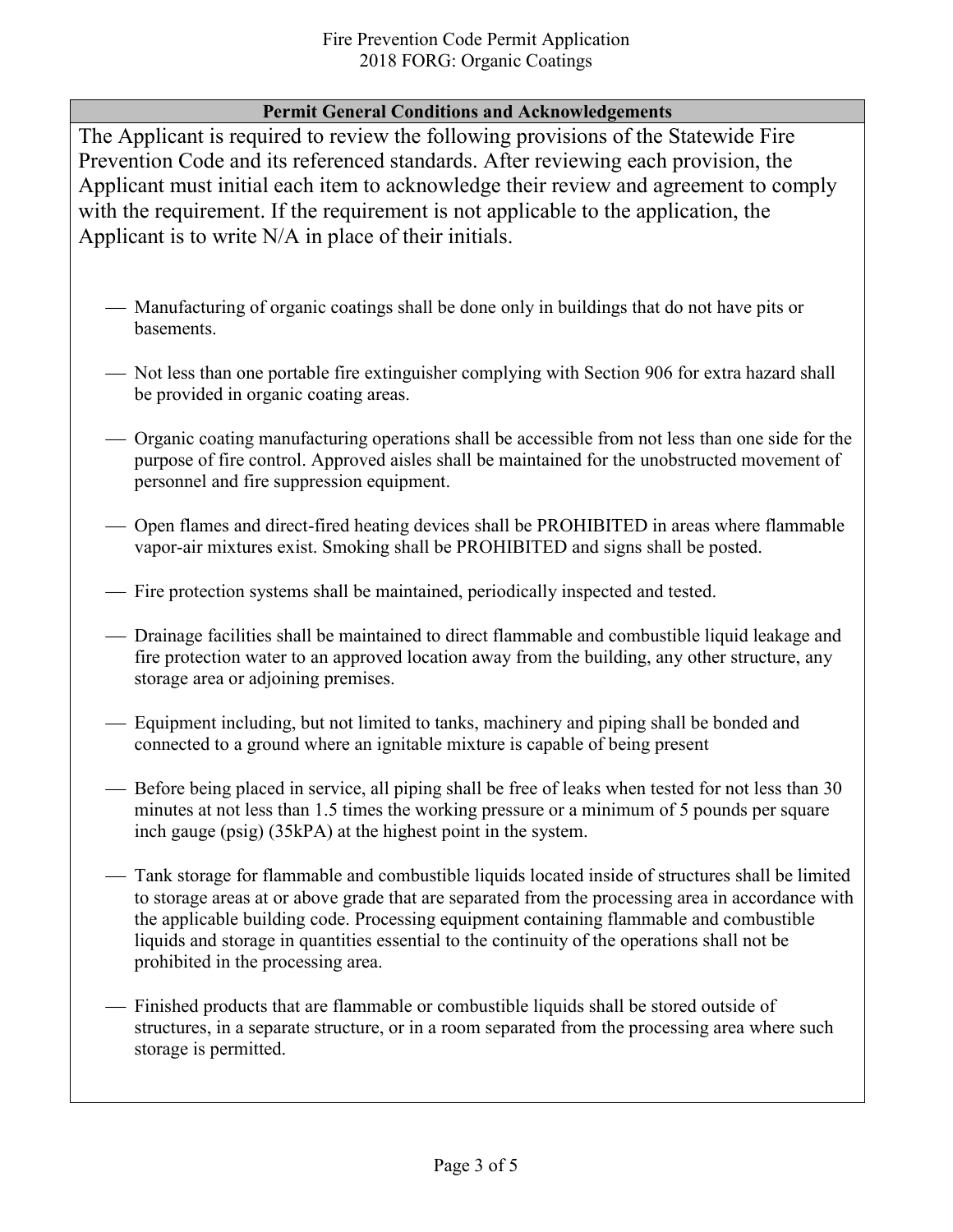#### Fire Prevention Code Permit Application 2018 FORG: Organic Coatings

#### **Permit Certification**

By my signature below, I hereby certify that I have read and examined this application and that all of the information contained therein is true and correct. Furthermore, I certify that the proposed operations will fully comply with the requirements contained in The Virginia Statewide Fire Prevention Code and any other related laws and /or Codes. I agree to indemnify, save harmless, and defend the City of Roanoke, its agents and employees, from all claims, damages, costs, expenses, and charges, including attorney's fees, which arise out of or by reason of these operations.

I acknowledge that if a permit is issued based on this application, it shall only be valid with in the building, facility, and/or location listed on this application for the specific date(s) and time(s) for which it is issued.

I acknowledge that approval of this application does not constitute permit issuance. Permit issuance does not occur until the completion of an on-site inspection by the Roanoke Fire Marshal's Office.

I acknowledge and understand that any violations of the Virginia Statewide Fire Prevention Code and/or the requirements of this permit may result in immediate permit suspension or revocation.

I agree to indemnify, save harmless, and defend the City of Roanoke, Virginia and its agents and employees from all claims, damages, costs, expenses, and charges, including attorney's fees, which arise out of or by reason of the activities associated with this permit.

| Name:             |       |  |
|-------------------|-------|--|
| <b>Signature:</b> | Date: |  |